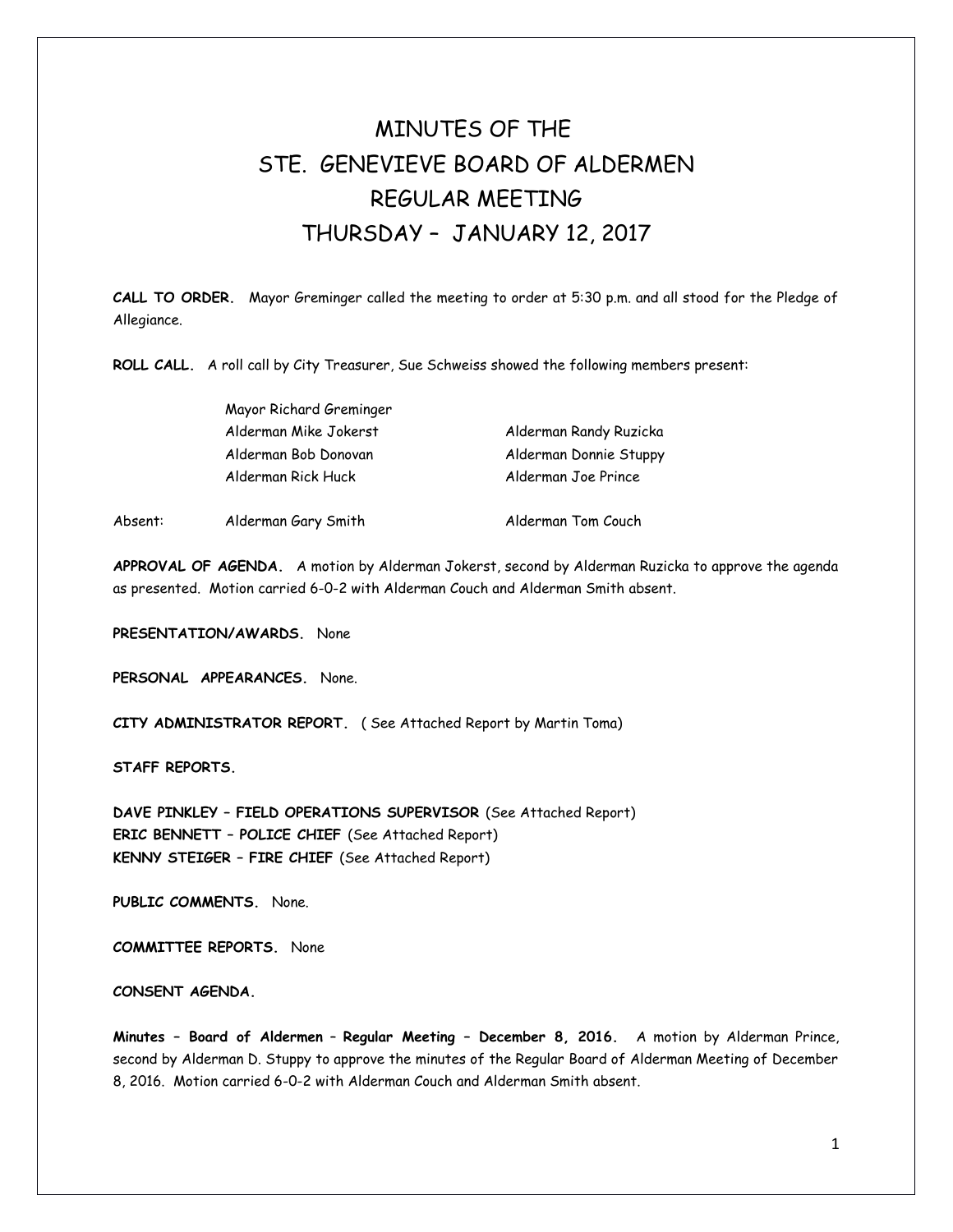**Minutes – Board of Aldermen – Closed Session – December 8, 2016.** A motion by Alderman Ruzicka, second by Alderman Stuppy to approve the minutes of the Closed session of the December 8, 2016 Board of Alderman meeting. Motion carried 6-0-2 with Alderman Couch and Alderman Smith absent.

**Treasurer's Report – November 2017.** A motion by Alderman Jokerst, second by Alderman Ruzicka to approve the Treasurer's Report for November 2017. Motion carried 6-0-2 with Alderman Couch and Alderman Smith absent.

**RESOLUTION 2017-01. A RESOLUTION OF THE CITY OF STE GENEVIEVE, MISSOURI TO APPLY FOR A GRANT FROM THE STE GENEVIEVE COUNTY ECONOMIC DEVELOPMENT FUND IN AN AMOUNT NOT TO EXCEED \$10,000 FOR THE STE GENEVIEVE DEPARTMENT OF TOURISM "STE GENEVIEVE DESTINATION MARKETING GRANT".** A motion by Alderman Huck, second by Alderman Stuppy to approve Resolution 2017-01 approving the tourism department to apply for a grant with the Ste. Geneiveve County Economic Development Fund. Motion carried 6-0-2 with Alderman Couch and Alderman Smith absent.

## **OLD BUSINESS**

**BILL NO. 4135. AN ORDINANCE AUTHORIZING THE MAYOR TO ENTER INTO AN AGREEMENT BETWEEN THE CITY OF STE. GENEVIEVE AND THE STE. GENEVIEVE COMMUNITY ACCESS TELEVISION BOARD (CHANNEL 990/991). 2nd READING.** A motion by Alderman Huck, second by Alderman Jokerst, Bill No. 4135 was placed on its second and final reading, read by title only, considered and passed by a roll call vote as follows: Ayes: Alderman Joe Prince, Alderman Richard Huck , Alderman Bob Donovan, Alderman Randy Ruzicka, Alderman Mike Jokerst and Alderman Donald Stuppy. Nays: None Absent: Alderman Tom Couch and Alderman Gary Smith. Motion carried 6-0-2. Thereupon Bill No. 4135 was declared Ordinance No. 4073 signed by the Mayor and attested by the City Clerk.

**BILL NO. 4136. AN ORDINANCE AMENDING THE CITY OF STE. GENEVIEVE CODE OF ORDINANCES CHAPTER 360: STOPPING FOR LOADING OR UNLOADING ONLY; SECTION 365.080 PARKING BY HEAVY VEHICLES ON CITY STREETS REGULATED AS SET FORTH BELOW. 2 nd READING.** A motion by Alderman Jokerst, second by Alderman Ruzicka, Bill No. 4136 was placed on its second and final reading, read by title only, considered and passed by a roll call vote as follows: Ayes: Alderman Joe Prince, Alderman Richard Huck, Alderman Bob Donovan, Alderman Randy Ruzicka, Alderman Mike Jokerst and Alderman Donald Stuppy. Nays: None Absent: Alderman Tom Couch and Alderman Gary Smith. Motion carried 6-0-2. Thereupon Bill No. 4136 was declared Ordinance No. 4074 signed by the Mayor and attested by the City Clerk.

#### **NEW BUSINESS.**

**BILL NO. 4138. AN ORDINANCE AUTHORIZING THE MAYOR TO ENTER INTO AN AGREEMENT BETWEEN THE CITY OF STE. GENEVIEVE AND STE. GENEVIEVE COUNTY REGARDING 911 DISPATCHING SERVICES FOR THE CALENDAR YEAR 2017. 1st READING.** A motion by Alderman Ruzicka, second by Alderman Stuppy, Bill No. 4138 was placed on its first reading, read by title only, considered and passed with a 6-0-2 vote of the Board of Aldermen with Alderman Couch and Alderman Smith absent.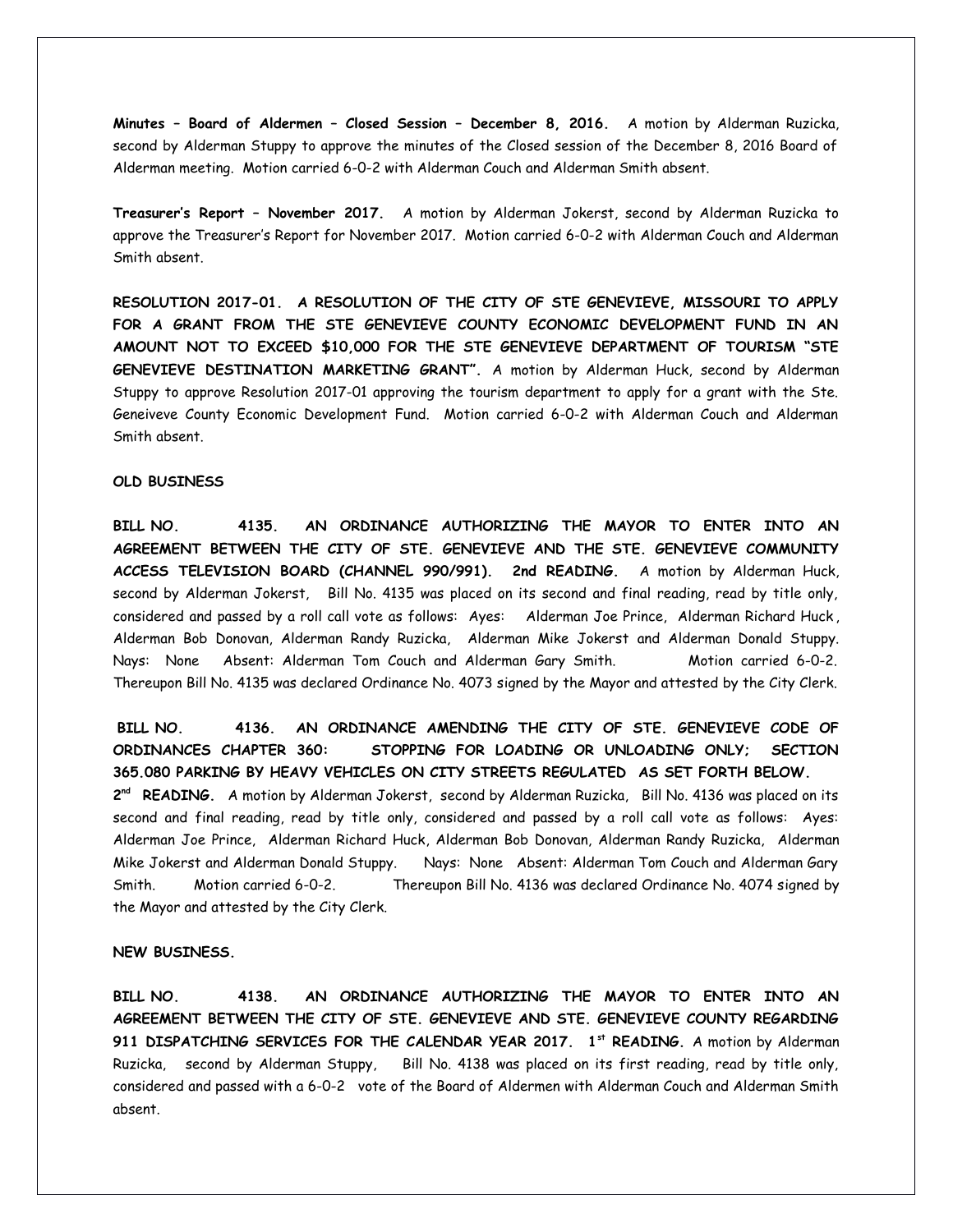**BILL NO. 4139. AN ORDINANCE AUTHORIZING THE MAYOR TO SIGN AN ELECTRIC FACILITIES RELOCATION AGREEMENT WITH CITIZENS ELECTRIC CORPORATION. 1st READING.**  A motion by Alderman Stuppy, second by Alderman Jokerst, Bill No. 4139 was placed on its first reading, read by title only, considered and passed with a 6-0-2 vote of the Board of Aldermen with Alderman Couch and Alderman Smith absent.

## **OTHER BUSINESS**

**Approval of road closure of Progress Parkway on February 11, 2017 from 9:00 a.m. to 10:00 a.m. for a 5K Run sponsored by the Ste. Genevieve Community Center.** A motion by Alderman Ruzicka, second by Alderman Prince to approve the closing of Progress Parkway for a 5K Run for the Ste. Genevieve Community Center. Motion carried 6-0-2 with Alderman Couch and Alderman Smith absent.

**Approval of an application for a liquor license for Lewsi Winery, (Kenneth W. Lewis) 39 & 57 N. Main Street, to operate a domestic winery, including manufacturing, tasting and the sale of wine products.** A motion by Alderman Jokerst, second by Alderman Prince to approve the liquor license application of Mr. Kenneth Lewis for 39 & 57 N. Main Street. (This application does include Sunday Sales.) Motion carried 6-0-2 with Alderman Couch and Alderman Smith absent.

## **MAYOR/BOARD OF ALDERMEN COMMUNICATION.** None.

**EXECUTIVE/CLOSED SESSION.** A motion by Alderman Huck, second by Alderman Ruzicka to go into closed session to discuss litigation matters as authorized by Section 610.021(1), RSMO**.** Motion carried with the following roll call vote: Ayes: Alderman Joe Prince, Alderman Richard Huck, Alderman Bob Donovan, Alderman Randy Ruzicka, Alderman Mike Jokerst and Alderman Donald Stuppy. Nays: None Absent: Alderman Tom Couch and Alderman Gary Smith. Motion carried 6-0-2. 6:05 p.m.

A motion by Alderman Huck, second by Alderman Stuppy to come out of closed session. Motion carried 5-0-3 with following roll call vote: Ayes: Alderman Joe Prince, Alderman Richard Huck, Alderman Bob Donovan, Alderman Randy Ruzicka, and Alderman Donald Stuppy. Nays: None Absent: Alderman Tom Couch, Alderman Gary Smith and Alderman Mike Jokerst 6:45 p.m.

**ADJOURNMENT.** A motion by Alderman Prince, second by Alderman Ruzicka to adjourn the meeting. Motion carried 6-0-3 with Alderman Couch, Alderman Jokerst and Alderman Smith absent. 6:46 p.m.

Respectfully submitted by,

Sue Schweiss City Treasurer